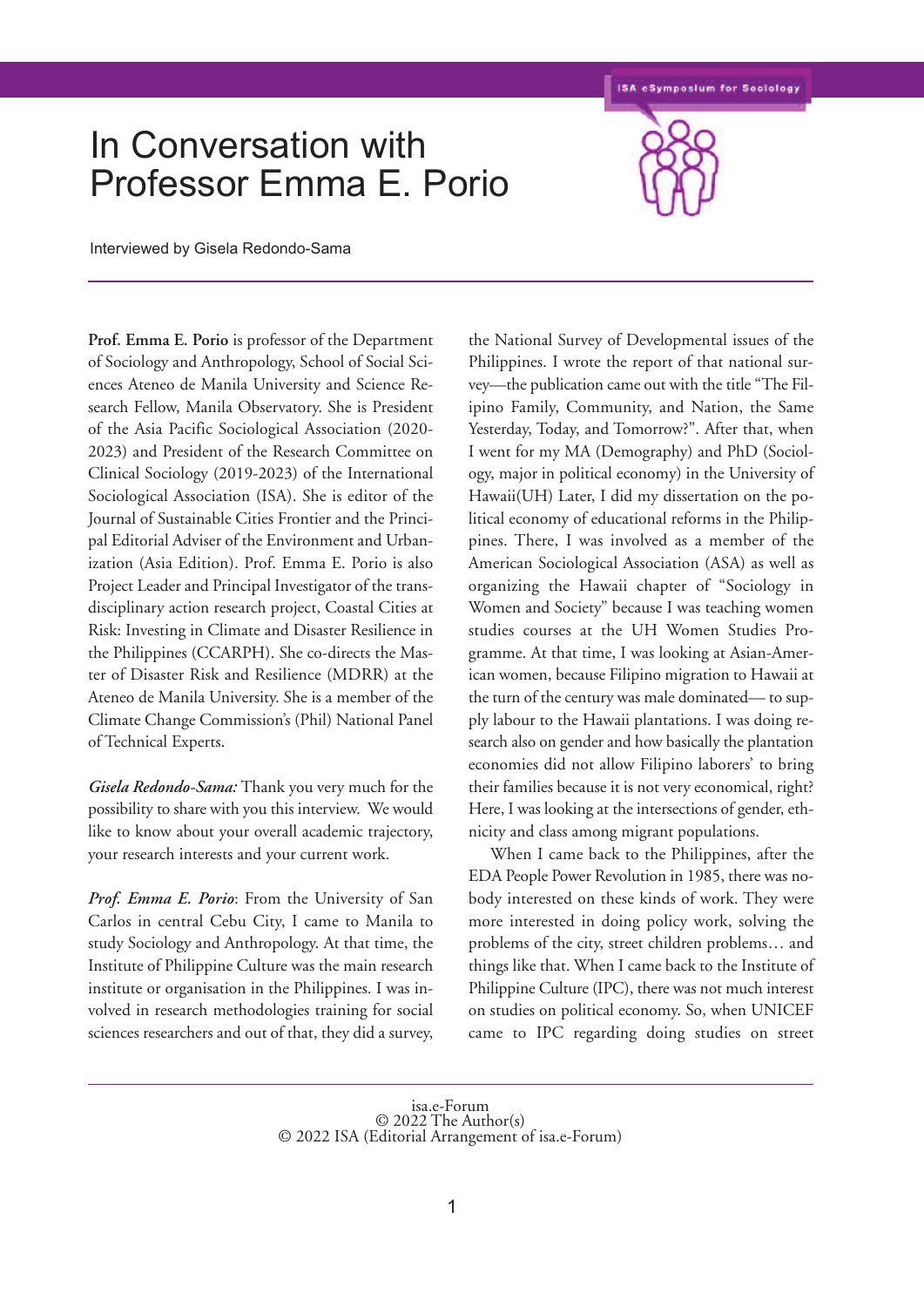children, my director said, just take this because this is sure money. So that is how I got involved in problems of urbanisation, street children, child labour, child poverty, women and social inequality and other social issues. In fact, if you see one of the first monographs I produced was "Partnership with Poor: The LRM Approach to Development", which argued that you have to partner with vulnerable and marginal groups in order that programmes will work for the and with the people. Later, I was involved in a global research network, the Global Urban Research Initiative (GURI), which allowed me to pursue my interest in urban basic services and how it is not accessible nor adequate for the vulnerable groups in the city. You will see that in my volume "Urban Governance and Poverty Alleviation in Southeast Asia. Trends and Prospects".

Why am I doing this work now on climate? In 2006, I was doing work on the displacement of the urban poor by large infrastructural projects like the Batangas Ports Development, or the South Reclamation Project in Cebu. Meanwhile, the Asian Developmental Bank and the Japan International Cooperation Agency were doing a work on climate change and asked me.. "what is the impact or what is the effect of climate change to the poor?" and that led me to do a survey of 25 informal settlements in Metro Manila which is located in three flood basins. My publication "Vulnerability, Adaptation and Resilience Among Marginal Riverine Communities in Metro Manila" got the award in my university for the most outstanding scholarly work with most social impact because we basically connected the knowledge produced to mobilising action on the ground.

Ïpacts and the poor with the International Development Research Centre.They funded four city projects on coastal cities at risk (Manila, Bangkok, Lagos, Vancouver). In Manila Observatory, they were mostly physical scientists; I was the only social scientist but the director, Ma. Antonia Yulo Loyzaga, I think, valued my input because they wanted to know what does these climate projections mean to people on the ground? I realised that as a social scientist, it is your duty to know how climate change is "impacting" people on the ground, specially the poor. That s how my work on climate change really started. You can check our website, https://resiliencetoolkit.ph, with a resilience toolkit for city disaster risk reduction managers, professional/practitioners, and local government officials. This also contains three virtual exhibits related to our journey from risk to resilience in Coastal Cities at Risk in the Philippines: Investing in Climate and Disaster Resilience(CCARPH) project. The first exhibit we had is "Risk to Resilience" and it was really the product of our work with the Manila Observatory from 2012 to 2016. This exhibit in ARETE-Ateneo de Manila united the research initiatives of physical, social sciences and humanities, which was translated in 20 exhibit panels.The exhibit was organized along the IPCC formula for Risk as a function hazard (H), exposure (E), vulnerability (V) over capacity © equals resilience. The exhibit displayed the flood hazard and distribution in Metro Manila, identified "who are the vulnerable people to floods?" ; what are their capacities to respond to the flood impacts? The third section of the exhibit says "What can we do about it?". Here, we showed how collaborative partnerships between science/academic, civil society organizations (CSOs), community-based organizations (CBOs) and the private sector can work together to solve "wicked problems" with scientific tools, and technologies that universities can provide**.** The artists in ARETE-ADMU summarized our work of five years in 20 panels! Isn't that impressive! I believe now in transdisciplinary action research where we co-produce knowledge with stakeholders, co-create our capacities as scientists with practitioners which leads to co-ownership and co-benefits of our collective engagements—is the WAY TO GO TO-WARDS A RESILIENT AND SUSTAINABLE FU-TURE. In this way, we are able to link the concepts, methods/approaches and insights of the physical and social sciences with the humanities/arts and with the larger world of policy and practice!

We have to produce knowledge that will inform how we shall live as decent human beings, with responsibility and accountability to the world that we have constructed with our social-political-economic and cultural relations. Our lives are all interconnected with climate change and global warming. We have to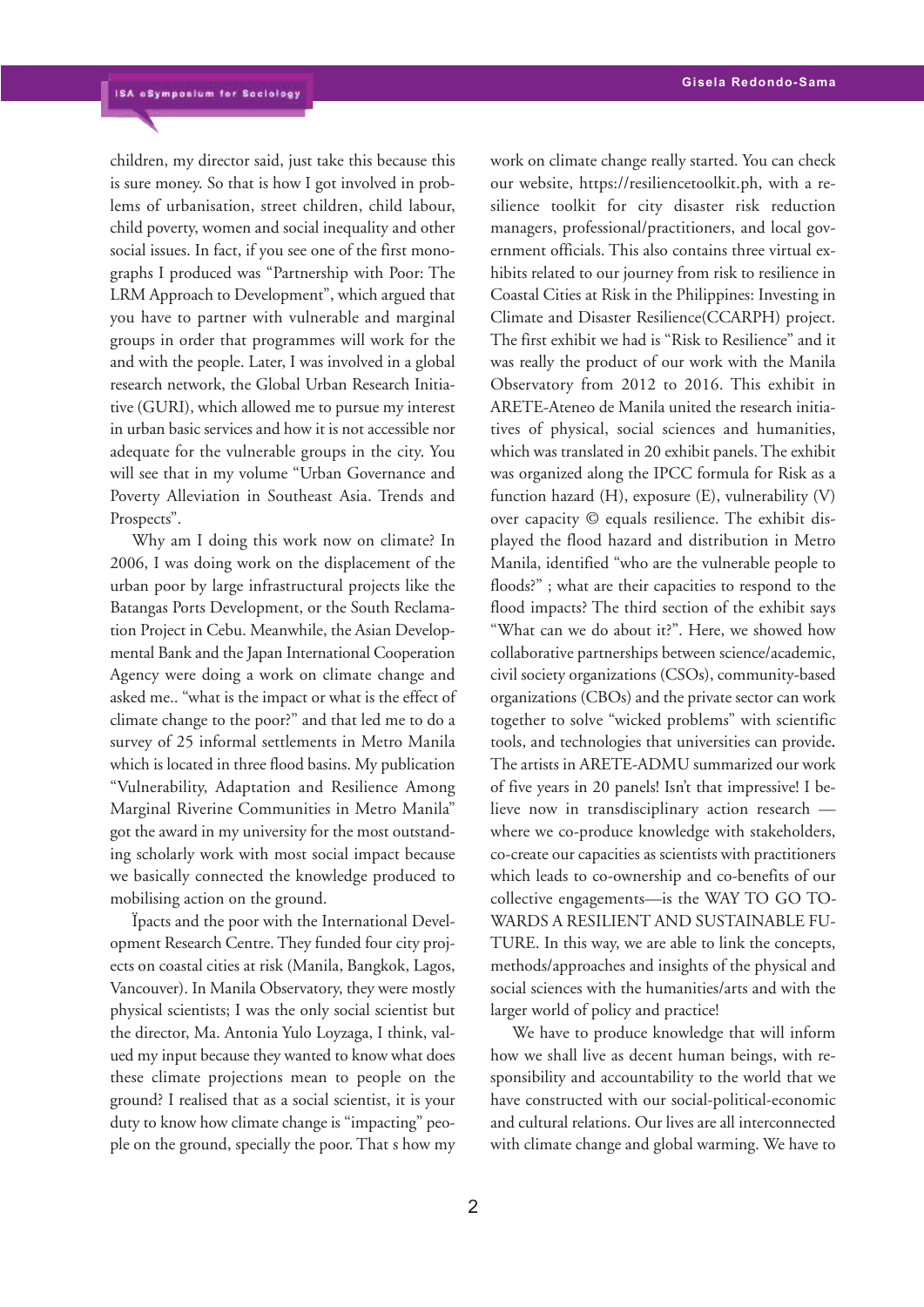link our science and tools to interrogate how our lives are interconnected with the ways we organize our resources in designing our lifeways/life strategies that is more inclusive, resilient and sustainable.

Last week, when we started the women s month, I read the news about Paris and its lady mayor who wanted to increase the air quality of the city by 2024; thus, they will not allow private cars into the city centre etc. I forwarded this to our University and Gender Development Office (UGDO) and said "Do you know that air quality is a gender and social inequality issue? Most people do not recognise the risk of air pollution or the greenhouse gas emission (GHGs), especially to vulnerable women, children, elderly, LGBQTIs and PWDs.

*Gisela Redondo-Sama:* Concerning the International Sociological Association, when and why did you join the ISA?

*Prof. Emma E. Porio*: I was a member before 2006 but not active in the organization. In 2006, I was presenting a paper om gender, overseas migration and the phenomenon of *global house holding* in the Asia Pacific Migration Research Network meeting in Phuket, Thailand and Christine Inglis, who was member of the Executive committee of the ISA, said to me… "I want to nominate you to the ISA" and I said but I am not active there and she said, "never mind, you are active in the region" and they nominated me from the floor during the Durban World Congress. To my surprise, Izabela told me that I had the most number of votes. We were given three or four minutes to talk about who we are, and what we want to do and I just said that if ISA had to be global, then it must recognize the voice of Asia— central Asia, east Asia, pacific Asia, south Asia.. and south-east Asia—-and I think they never thought about it these Asian regions. They saw Asia as a block. I said that if I go to ISA, I would like the representation of people from the global south be recognized.

When I was there, Michelle Wieviorka made me chairman of the internal democracy procedures. Some people in the committees and research committees they stay there forever, with no opportunities for the young people. I would say that that it was an achievement of the committee, that we were able to require that in the second day of our World Congress, the president and other candidates should present to the whole assembly, their plans and programmes and they give them two days to consult their constituencies before they cast their ballot. If we want to say we must be democratic and we must be open, we must practice it. This was the achievement of my internal democracy committee in the first term.

in the second term, I told that we have to think about the younger generation of sociologists. I was talking to Michael Burawoy about it in Goteborg; Burawoy as the new president of ISA created a committee for early careers sociologists. The first thing I did was to survey all the young sociologists (5 years after you finish your degree) and there were almost two thousand members of ISA under this category. I did my survey, and I reported that and I told the Executive Committee that young people want more participation.

Thus, n the Yokohama ISA World congress we had early careers sociologists session, and ten tables with young sociologists. Each table was hosted by a senior sociologist, but the facilitator was a young sociologist. When you organize these panels, I remember I wrote to Wallerstein, to Erik Olin Wright with the help of Michael Burawoy and they accepted right away their assignments! I can t never forget the Wallserstein table where he told the PhD candidates: "don t make a psychologist or therapist out of your advisor, you don t tell them your problems because they have their own problems. Just do the work" ! What a magnificent advice to MA/PhD advisees. I also remembered Wallertstein when I was doing my PhD in Hawaii and the East West Center. In my department, when we have a visitor, usually the first day is the responsibility of the faculty. I the second day, graduate students must entertain. I said, let s take Wallerstein to aThai restaurant. We brought them there, with Beatrice, his wife, driving a yellow rental car. When we got there, it was closed and will not open until six pm and Wallerstein said "let s go somewhere" and looking at my old beaten up car, Beatrice said "let me drive". Beatrice was driving up to Tantalus Mountains and looking at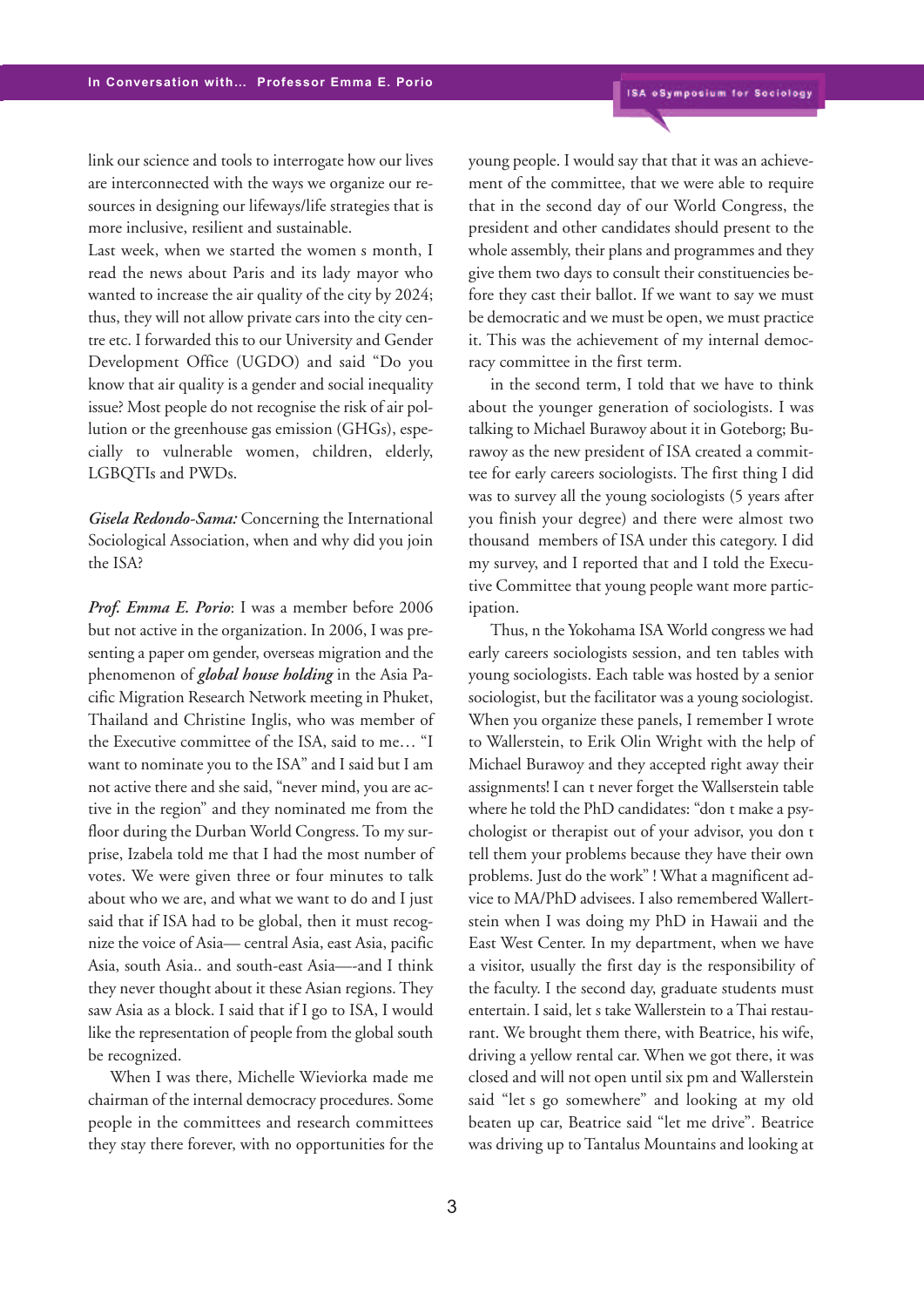the far blue Waikiki beach exclaimed, how beautiful! Wallerstein said, "Beatrice, keep your eyes on the road or there will be no more world system". I thought for myself: "what a practical person!".

I find that people who are brilliant, mature and have great acceptance of their own place in the academic world and in their personal lives, are also very kind, and generous with their support to young people, especially! My experience in ISA… I find that people who are really intellectually-emotionally secure, are also great people to work/live with. That is what ISA taught me, to appreciate those kinds of people, for example, Michael Burawoy. Both Burawoy and Margaret Abraham are very gracious, generous and supportive. When I was new to ISA, Izabela Barlinska, guided me in the submission of committee reports, etc. Izabela made my life in ISA very smooth and easy! I will always be grateful to her. When I applied for the Advanced Fulbright Research Fellowship in New York, I asked Margaret to be my host and she did everything for me and make my life in Hofstra University and New York very remarkable. What I am basically saying is that I am very grateful to the ISA, which allowed me to work with these people and to pursue what I think should be good for people, women of colour, early career sociologists from the global south—they face a lot of challenges in doing research and publication and I am quite happy that I was part of the ISA Executive Committee (2006- 20014) that did a lot of innovative programs to support ISA members from the Global South.

*Gisela Redondo-Sama:* What is the role of Sociology in climate change research? Which are the main challenges we face in this field of knowledge?

*Prof. Emma E. Porio:* I would say love your work and love what sociology can do to your imagination and capacity to understand the world and create some meaningful changes in your midst . I tell people that I am so happy that I am a sociologist because it allows me to see the micro-meso-macro levels of life from my personal, professional and institutional positions. It is easy for me now to really understand that we need to integrate, vertically and horizontally our insights to gain a greater perspective in our engagements. Recently, I was nominated by our university president to the National Panel of Technical Experts (NPTE) of Climate Change Commission of the Philippines. My principle in working with national institutions is we from Metro Manila, the center, must partner with with the local scientists and work with their local government units (LGUs). Who shall produce the science for the local government? It should be the local scientists. I don t like this process where experts from the centre come as consultants and extract information/data from the local stakeholders. Consultants have no accountability to the locals; they come and ask a lot of questions and then give their report to the boss in the national/global capital. There is no capacity built among the local stakeholders. For me, capacity building is for everybody: for scientists to be able to work with people and to see the meaning of science, in terms of, what does it mean in terms of policies and programs that people can co-own and co-benefit? What does it mean in terms of programme design? I always say to the local officials, these poor people hit by the floods and typhoons did not contribute much to the warming of the earth but they bear the brunt of these extreme events.

In the new normal, we academics should follow the principles of transdisciplinary action research. Cogeneration or co-production of knowledge with stakeholders: if you do that, you will also create your own capacities to communicate risks to the people. You advance your capacities as scientist as well as the capacities of practitioners to consume the knowledge and to apply the knowledge to their work and life practice. It you do these principles, it will lead to co-ownership of the knowledge products and both sides benefit from the research engagement. We must produce actionable science. I always tell people that if you ask me what I want to do, I just want to read, write, teach and have coffee with my family and friends but nobody pays you to do that. We have to work such that our knowledge products and structure/processes associated with it are empowering to all actors involved in the research enterprise.

We should train people who can translate our science, our technologies, to the people on the ground;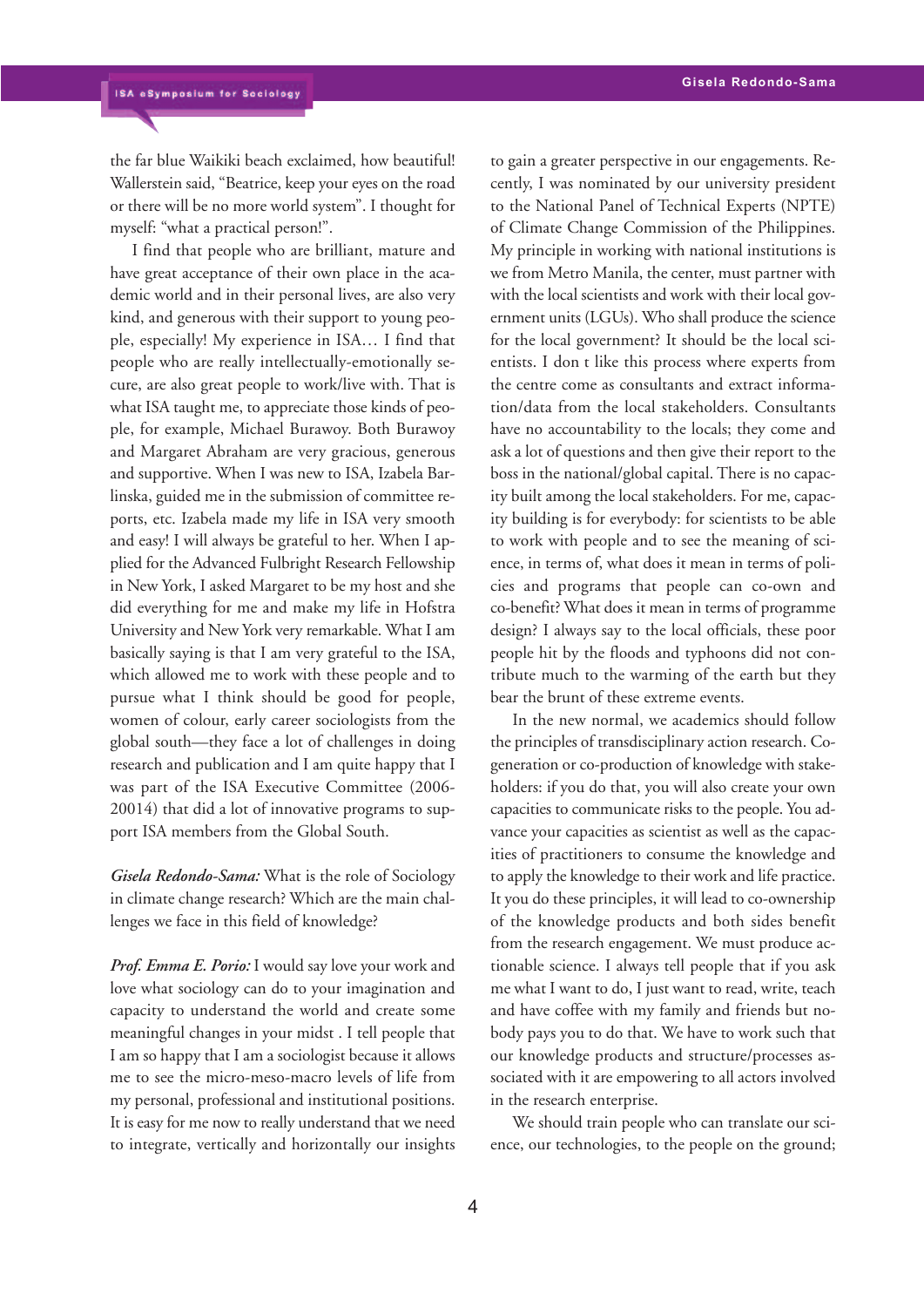how they will mobilize it for their own good. *You don t research for the people, you research with the people without being condescending*, because a lot of people from the centre's or from the north's top research centres... they will just get your data and perhaps give you an acknowledgment or a footnote; I'd say this is the persistence of the post-colonial situation. I think in the post-modern world we try to be collegial/respectful and honour the dignity of all—whether researchers from the Global North or South.

I am very passionate; for me, democracy means equal opportunities regardless of gender, colour, ethnicity, etc. When I was deciding to come back to the Philippines after studying and teaching for 10 years in the US, one of my friends said, you can easily get a job here In the Us, you are female and "coloured"! And I said "I don t want to be hired just because I am a woman and I am coloured".

It is very hard for women because it is only lately that women's rights have really advanced. If you look at Madame Curie and all these women scientist before us—they had to put up with sexism, double-standard employment processes, etc. For me, it is part of the historical unfolding of developmental patterns. My attitude is whatever you think of me is not my business but what I think I should be doing given the situation is my business!!

*Gisela Redondo-Sama:* You have participated in the NGOCSW Parallel Event in conjunction with the 66th Session of the UN Commission on the Status of Women this month. Which were the discussions underlying your participation in this event?

*Prof. Emma E. Porio:* I have to thank Jan Marie Fritz, ISA-Executive Committee and Rosemary Barberet because they were the ones who invited me to participate in NGOCSW panel. I basically talked about gender, equity and climate justice, because that s what I am doing now. I wanted to tell them "climate justice will never happen if procedural justice doesn t occur". Women and the poor often do not enjoy procedural justice as they go through the system. We have so many issues about procedures involved I giving what is rightfully due to the poor, For example, we have the citizens charter, and it is posted there, in the municipal hall about the rights of every citizen but you ask the poor women about their experience in claiming the Covid-19 pandemic assistance, they have many stories of denial of their claims. I am very passionate about these issues. When I was doing the research of my first book, Partnership with the Poor, I told the project leader, who was looking for indicators of project success: "if a poor farmer is able to go to the city hall, and tell the local chief executive or the Mayor about their agricultural problems and the kind of assistance that the government must deliver, I'd say that is a partial success!". The state has always been an instrument of oppression as far as the poor are concerned so they will avoid those spaces if they can help it!! They fear going to those government buildings. For me, making sure that the procedures in implementing a policy or a law is fair and just is very important.

Procedural justice and recognition, I talked about that because I really feel that you have to look into the institutional procedures like who can open up spaces for women to be supported, their vulnerabilities reduced and their capacities are built? For me, the major problem Is that it is hard marginalized groups to trust with the local governments or other local institutions of power because the authorities have never been known to just and generous to the poor.

One of my research interests is about trust networks and social capital in disaster prone areas. After the May elections, I will conduct a survey about social capital and trust networks again as the election fever now is just crazy. I remember there was a world survey and I remember people in northern Europe, in the US and countries like Turkey, Philippines.. they were asked: do you trust the system? In places like Netherlands, Sweden… 70% of the people said "yes, I trust the system" but in countries like Turkey or Philippines, and Mexico there were only 10% who trust that the system will work for them! This is a problem—why the state is supposed to be the main protector of your rights but how can you protect your citizens if they don t trust you?

I think that we spend a lot of time and resources in our research. But can the local officials or the